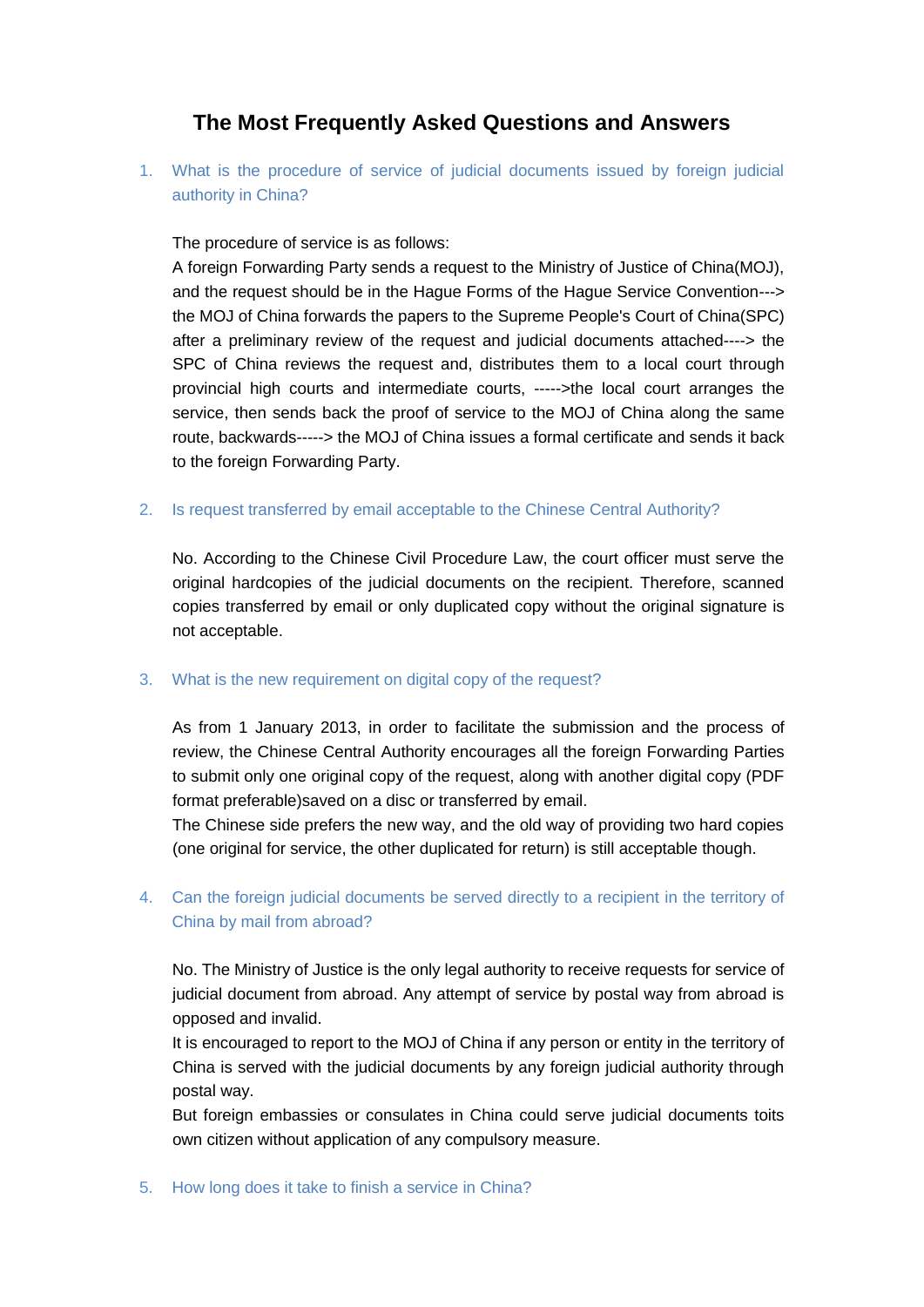Usually, it takes 4 to 6 months to finish one service. But this period could be shorter or longer depending on the location of the recipient.

6. Is there any way to speed up the process of service in China?

No. The process of service is to be conducted by the local court according to the Chinese Civil Procedure Law.

7. Besides postal service, is express delivery of requests for service acceptable to the Chinese Central Authority?

Yes. Many foreign Forwarding Parties use DHL, FedEx, etc. to submit the papers to the Chinese Central Authority and all of them work well.

8. Is there any receipt after the Chinese Central Authority receives the request for service coming from foreign countries?

No. After the documents are received, they will be registered with a number, and then processed. After the service is finished, the Central Authority will issue an official Certificate of service and send it back to the Forwarding Party.

But the Forwarding authorities may inquire about the status of the requests once 30 calendar days following the submission have elapsed.

9. Should the judicial documents be legalized or notarized before they are forwarded to the Chinese Central Authority?

No. According to The Hague Service Convention, the legalization or notarization of the judicial documents transferred between the Central Authorities is not necessary.

10. Are there any requirements on the Chinese translation?

No, as long as it is accurate and credible. However, to ensure a stable and fare good Chinese translation, it is suggested that the judicial documents be translated by the ILCC itself, while the translation fees is to be borne by the Forwarding Party.

## 11. Why is there a service fee occurred?

Currently, service fees are only charged on the requests coming from the U.S. and Canada on a reciprocal basis and at the equivalent amount. For the request from the U.S., the service fees are charged with the rate of 95.00USD per recipient in China. For the request from Canada, the service fees are charged with the rate of 100.00CAD per recipient in China. These fees should be paid by wire transfer according to the new rule of the Supreme People's Court of China and the detailed payment information is as follows:

Beneficiary name: THE SUPREME PEOPLE'S COURT OF CHINA Account number: 11200314040000138 Beneficiary Bank: Agricultural Bank of China Beijing Branch